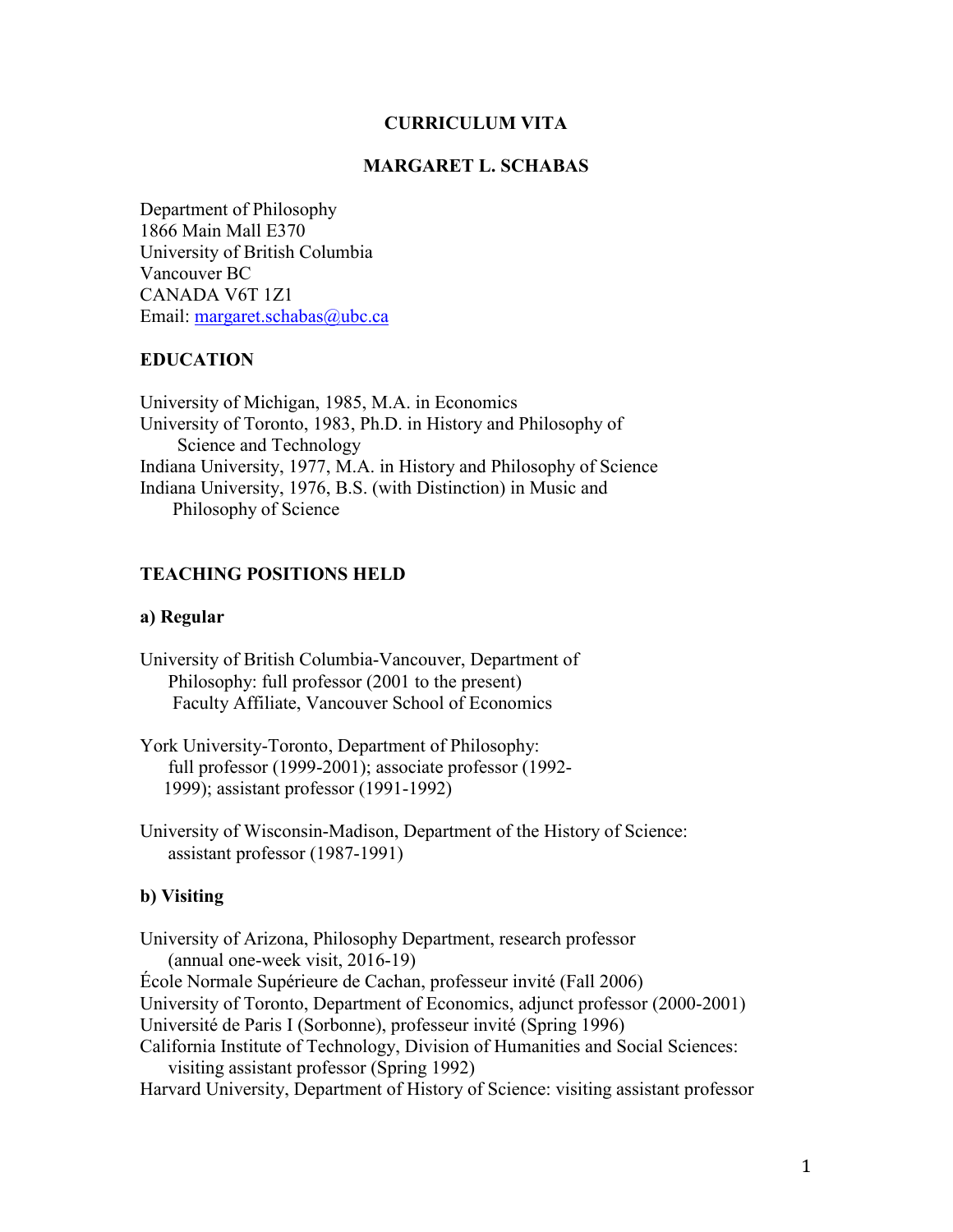(1987-88)

University of Colorado-Boulder, Department of Philosophy: visiting assistant professor (1985-87)

University of Michigan-Ann Arbor, Department of Economics: instructor (Spring 1985) Michigan State University, Science and Technology Studies: visiting assistant professor (1983-85)

# **HONOURS AND AWARDS**

Killam Research Prize (UBC) (2015) President, History of Economics Society (2013-14) Peter Wall Institute for Advanced Studies (UBC): Distinguished Scholar in Residence (2009-10) Max Planck Institute for the History of Science (Berlin): Research Fellow (Spring 2007) London School of Economics: Ludwig Lachmann Fellow in Philosophy of Economics (Fall-Winter 2006-7) Cambridge University: Clare Hall Fellow (Fall 2001); Life Fellow (2002-) York University Faculty Leave Fellowship (1997-8) Dibner Institute for the History of Science (MIT) Fellow (Winter 1995) York University Faculty of Arts Teaching Prize (1992) Duke University NSF Fellow (Spring 1991) Harvard University Mellon Fellow (1987-88) Stanford Center for Advanced Study in the Behavioral Sciences, Junior Fellow (Summer 1986)

# **CURRENT RESEARCH AND TEACHING FIELDS**

History and Philosophy of Economics Science and Technology Studies History and Philosophy of Science Early Modern Philosophy  $(17<sup>th</sup> \& 18<sup>th</sup>$  century) Modern Philosophy (19<sup>th</sup> century) Philosophy of Social Science

# **RESEARCH GRANTS and FELLOWSHIPS**

SSHRC Insight Grant, 2021-25 (\$53,800) UBC Provost's Research Grant, 2020-21 (\$30,000) SSHRC Research Grant, 2011-15 (\$48,500) UBC PWIAS, 2010-11 (\$15,000) Max Planck Institute-Berlin, 2007 (8,000 Euros) Ludwig Lachmann Fellowship, LSE, 2006-7 (30,000 GBP) SSHRC Research Grant, 2005-8 (\$12,600) Office of the Superintendent of Bankruptcy Research, 2005-6, with Angela Redish (UBC-Economics) and Janis Sarra (UBC-Law) (\$23,000) UBC Dean of Arts Research Grant, 2004-9 (\$22,000)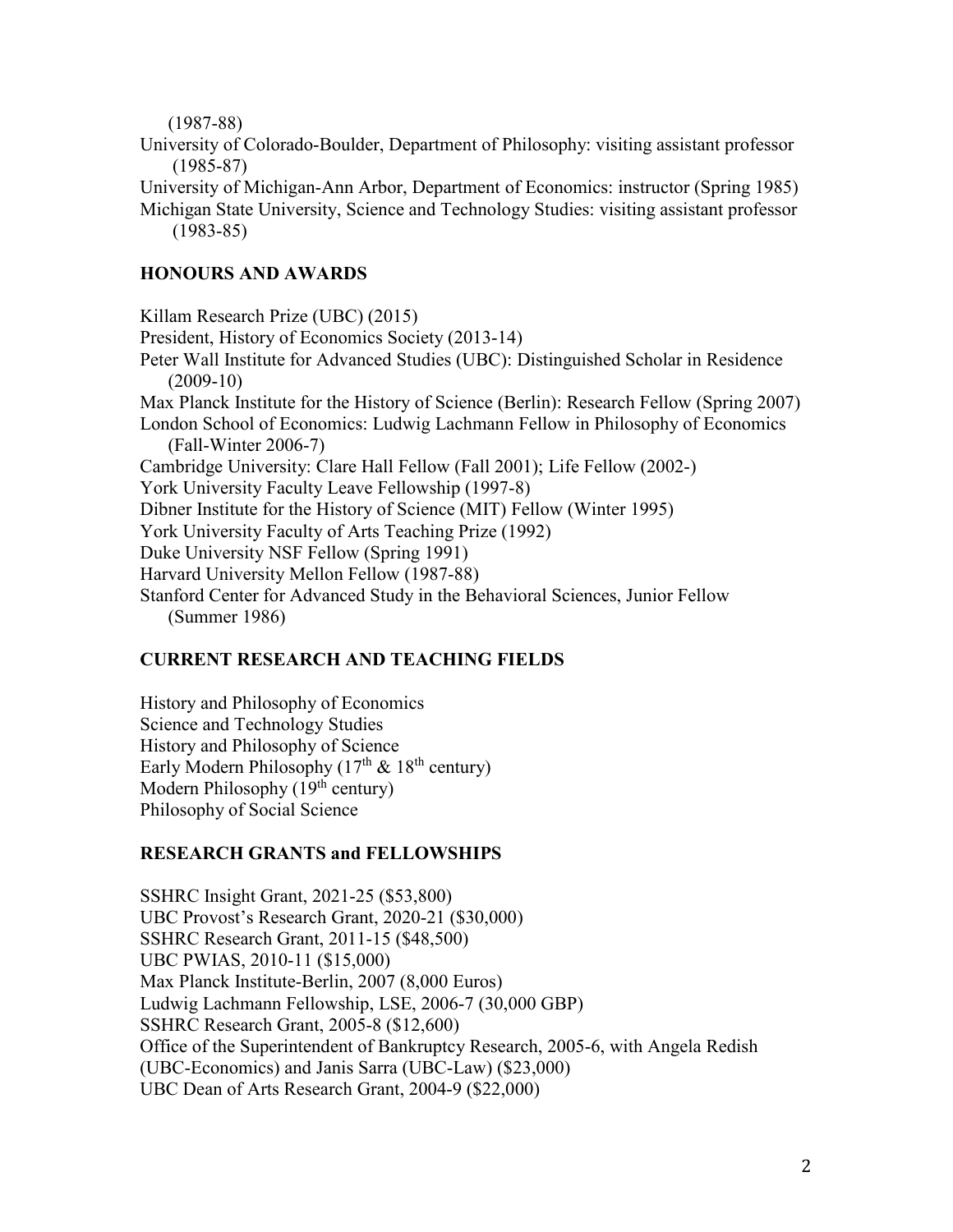SSHRC Research Grant, 2001-4 (\$14,400) York University Small Research Grants, 1992 and 2000 (\$8,000) York University Faculty of Arts Fellowship, 1997-98 (12 months full salary) Dibner Foundation, MIT, 1995 (\$8,000) SSHRC Research Grant, 1992-95 (\$13,330) National Science Foundation, 1991 (\$70,000) Wisconsin Alumni Research Fund, 1988-1990 (3 x 2 months summer salary) Mellon Fellow, Harvard University, 1987-88 (\$25,000) Stanford CASBS, 1986 (6 weeks salary) National Research Council, 1985-1993 (4 travel awards to International Conferences) Canada Council for the Arts, 1977-78, 1979 (1.4 years, advanced study of the oboe) Doctoral Fellowships from Indiana University (1976-7), University of Michigan (1984- 5), and the University of Toronto (including OGS and SSHRC), 1978-1983

### **EDITORIAL or ADVISORY BOARDS**

*History of Political Economy,* Advisory Board (1989-2021) *Economics and Philosophy,* Advisory Board (2015-) *Economics and Philosophy,* Editorial Board (1994-2014) *Economics and Philosophy,* Book Review Editor (1989-1997) *Hume Studies,* Editorial Board (2011-2026) *HOPOS* (History of the Philosophy of Science)*,* Editorial Board (2010-) *Erasmus Journal for Philosophy and Economics,* Advisory Board (2008-) *Serendipities: Journal for the Sociology and History of the Social Sciences,*  Advisory Board (2015-) *Reproductive Biomedicine and Society,* Section Editor (Economics) (2015-2017) *Theoria & Praxis: Journal of Interdisciplinary Thought, Editorial Board (2013-) History of Economics Review,* Editorial Board (2017-) *The Annals of the Fondazione Luigi Einaudi,* Advisory Board (2017-) *Iona Journal of Economics,* Advisory Board (UBC 2017-21) *European Journal of the History of Economic Thought,* (2019-2024) *Journal of the History of Economic Thought,* (2019-2024) Springer Publisher, Series in the History of Economics, Advisory Board (2020-)

### **KEYNOTE OR PLENARY LECTURES (12)**

Australasian Society for Early Modern Philosophy (Brisbane 2019), keynote Australian Society for the History of Economic Thought (Sydney, 2015), keynote International Hume Society (Portland OR, 2014), opening keynote History of Economics Society (Montreal, 2014), presidential address Mandeville Tricentenary (Rotterdam, 2014), plenary lecture Bioeconomics of Reproduction (ZiF Bielefeld, 2012), opening keynote Canadian Philosophical Association (Ottawa, 2009), keynote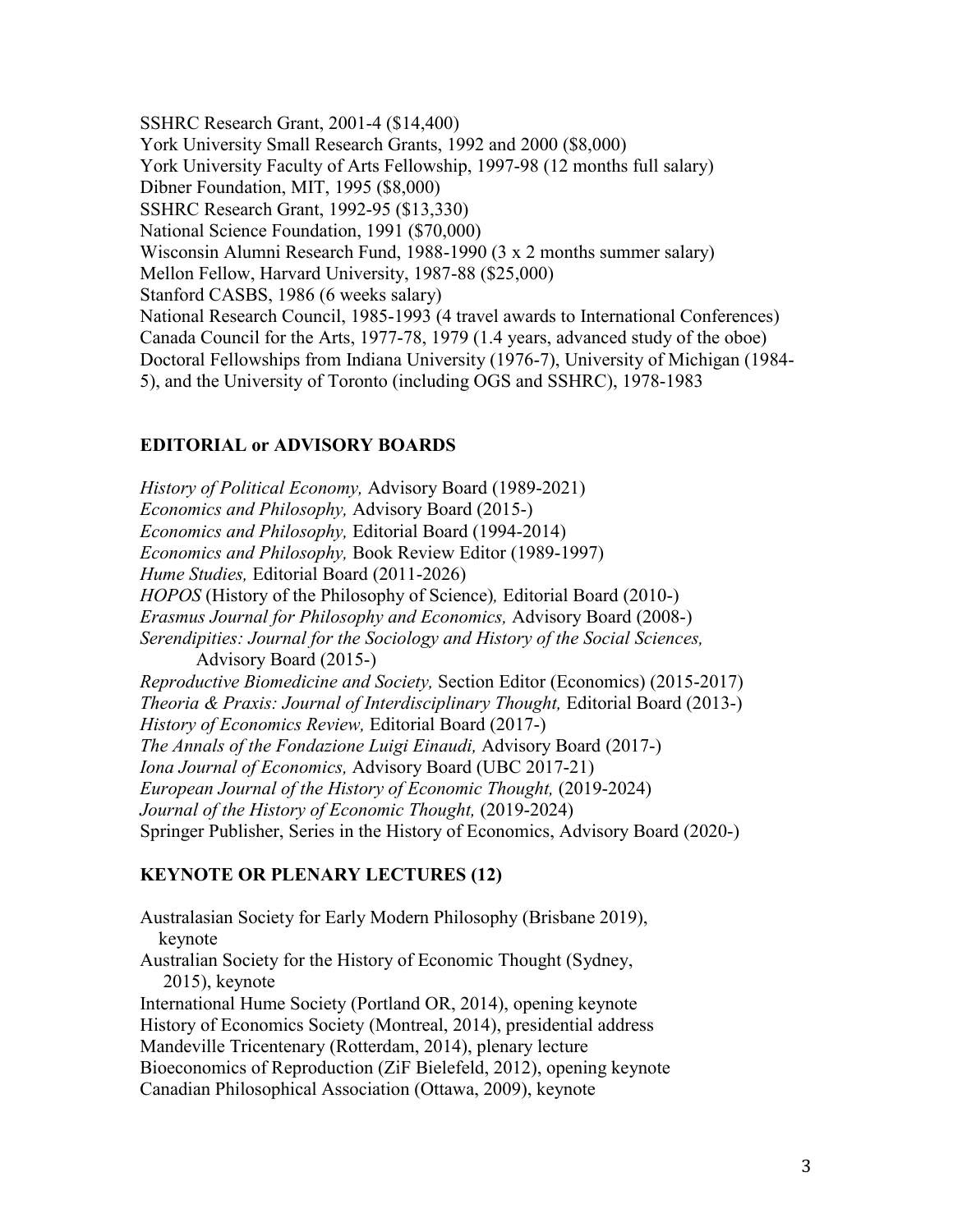HOPOS (History of the Philosophy of Science Society) (Vancouver, 2008), keynote International Hume Society (Boston, 2007), keynote Columbia History of Science Group (Friday Harbor WA, 2006), keynote Cumberland Lodge, University of London Philosophy Graduate Students (Windsor Estate, 2006), keynote International Hume Society (Tokyo, 2004), plenary lecture John R. Commons Annual Lecture in Economics (Madison WI, 1990)

### **PRESENTATIONS (CONFERENCES/UNIVERSITIES/INSTITUTIONS)**

2022: NEH Summer Seminar on Hume (instructor)-Portland, APA-Vancouver, ESHET-Padua, PPE-New Orleans, ASU (workshop) 2021: Heyman Center-Columbia University (virtual), APA-San Francisco (virtual), Hume Society-Bogota (virtual), WCPA-Victoria 2020: UBC-STS, University of California-San Diego-STS, Georgetown University-Political Theory (virtual), University of Sao Paulo-Philosophy (virtual), University of Chicago Press Book Launch (virtual) 2019: INET-Los Angeles, CalTech, APA-Vancouver, HES-New York, New York University-Economics, ASEMP-University of Queensland 2018: University of Calgary-Philosophy, APA-San Diego, Vrei University-Amsterdam, ESHET-Madrid, SPP-University of Arizona 2017: University of Minnesota-STS, University of Arizona-Philosophy, London School of Economics, University of Konstanz, CSHPS-Toronto, INEM-San Sebastian, University of Turin, HSS-Toronto 2016: INET Central European University-Budapest, Harvard University, UKHET-Shanghai, ESHET-Paris, APA-San Francisco, University of San Francisco, University of Arizona, AEA-San Francisco, University of Toronto-IHPST 2015: ECORA-Aarhus University, University of Queensland, University of Washington-Seattle, Langara College 2014: Columbia University, UBC, three keynotes (see above) 2013: ESHET-London, CPA-Victoria, Duke University, SPSP-Toronto, University of Freiburg, University of Lyon, University of Grenoble 2012: IHPST-Paris, HES-Brock University, PSA-San Diego, AEA-Chicago, London School of Economics 2011: ESHET-Istanbul, EHESS-Paris, Ben Gurion University, University of Alberta 2010: London School of Economics, IHPST-Paris, University of Vienna, UBC, University of Tel Aviv, Hebrew University 2009: University of Melbourne, ISHPSSB-Brisbane, University of Amsterdam 2008: University of Washington-Seattle, European University Institute-Florence, Joint HSS-Oxford 2007: University of Paris-I, University of Rome-La Sapienza, Erasmus University-Rotterdam, UBC 2006: London School of Economics, Columbia University, HSS-Vancouver, University of Amsterdam, UKHET-Brighton, Cambridge University, ENSC-Paris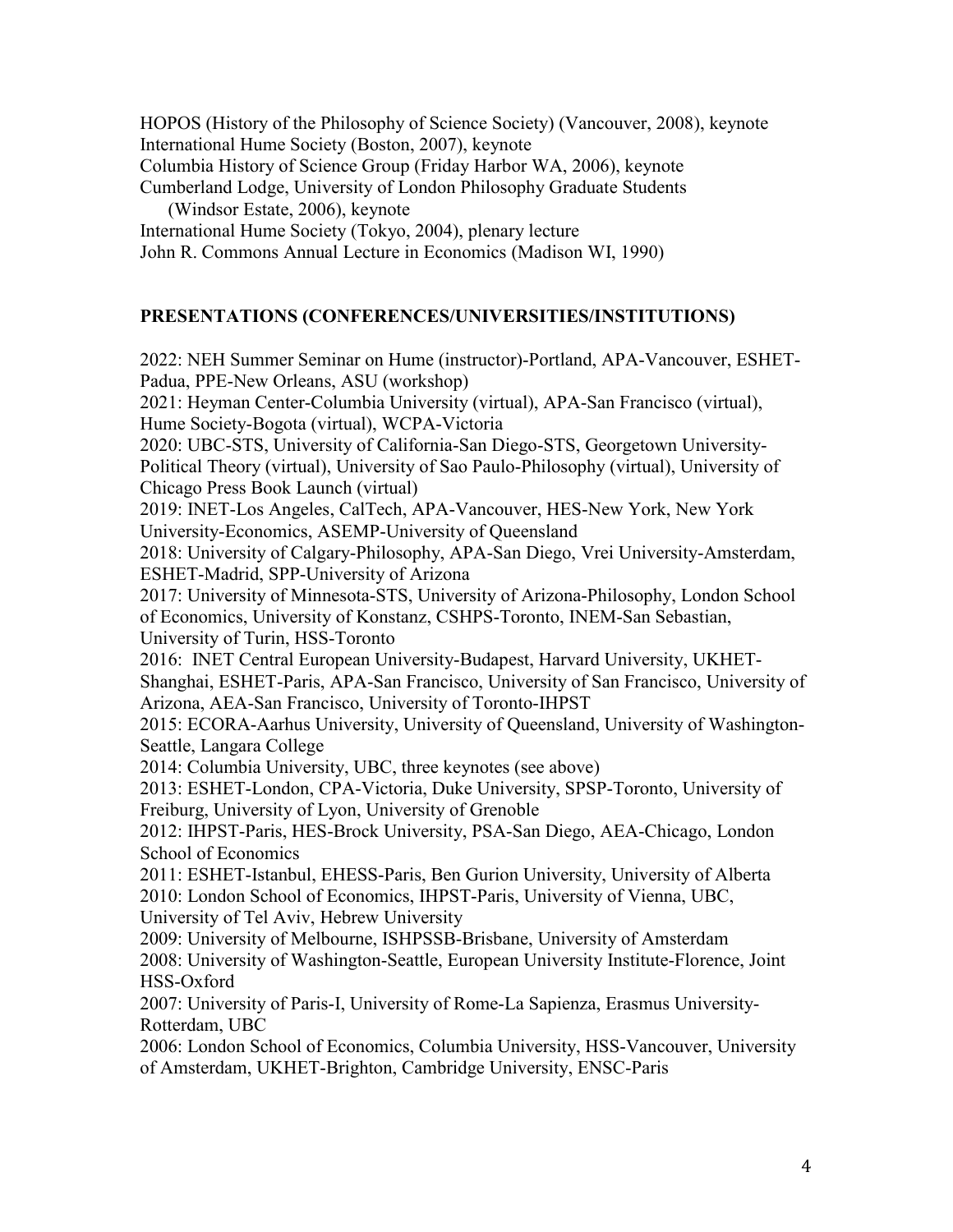2005: University of Washington-Seattle, University of Calgary, Hume Society-Toronto, CalTech

2004: HES-Toronto, WCPA-Victoria

2003: ILMPS-Oviedo, HES-Durham NC, University of Toronto, UBC, SFU, University of Victoria, Queen's University, Columbia University, CHSG-Friday Harbor 2002: HES-Davis CA, Duke University, UBC, HSS-Milwaukee, CSHPS-Toronto 2001: Cambridge University, Barnard College 1999: HSS-Pittsburgh, European HES-Paris 1998: HES-Montreal, University of Toronto 1997: Clark Library-UCLA 1996: University of Chicago, European HES-Lisbon, York University, AEA-San Francisco, Charles Gide Society-Toronto, Joint HSS-Edinburgh 1995: European HES-Rotterdam, Dibner Institute-MIT 1994: Cambridge University, London School of Economics, University of Amsterdam, HSS-New Orleans, Sorbonne, University of Rome-La Sapienza 1993: EHA-Tucson, UQAM, ICHS-Zaragoza, Duke University, HES-Philadelphia, York University 1992: UCLA, University of Maastricht, UKHET-Exeter, CalTech, University of Waterloo, WCHSS-Morro Bay, Erasmus University, Joint HSS-Toronto 1991: Duke University, Notre Dame University 1990: HSS-Seattle, AEA-Washington DC 1989: ICHS-Hamburg/Munich, Interdisciplinary 19th-C Studies-Portland 1988: Harvard University, Brandeis University, Joint HSS-Manchester 1987: Harvard University, Duke University, HSS-Raleigh, IUHPS-Moscow, SUNY-Buffalo 1986: HES-Barnard College, Virginia Tech, University of Colorado-Boulder, University of Wisconsin-Madison 1985: University of Western Ontario, Rennsalear Polytechnic Institute-STS 1984: HSS-Chicago, HES-Pittsburgh, Indiana University-Bloomington

# **PUBLICATIONS**

# **a) BOOKS (3 monographs; 2 co-edited books)**

- *A Philosopher's Economist: Hume and the Rise of Capitalism,* co-authored with Carl Wennerlind (Chicago: University of Chicago Press, 2020; e-book 2020 and paperback 2022).  $316 + xv$  pages.
- *David Hume's Political Economy*. Eds. Carl Wennerlind and Margaret Schabas (London: Routledge, 2008; e-book 2008 and paperback 2009).  $368 + x$ iii pages.
- *The Natural Origins of Economics*. (Chicago: The University of Chicago Press, 2005; ebook and paperback 2007). 231 + xi pages (reviewed in the *Times Literary*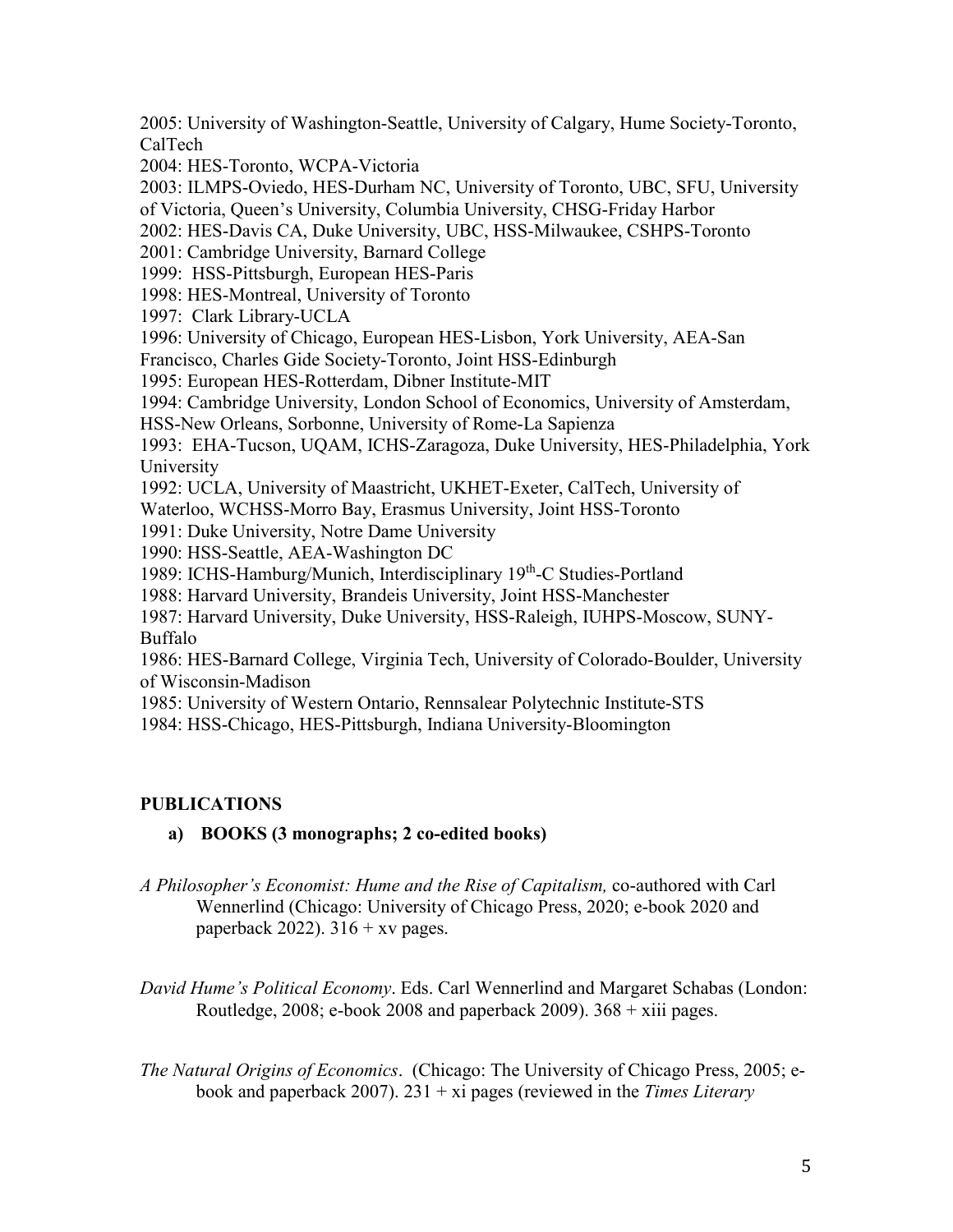*Supplement*)

- *Oeconomies in the Age of Newton*. Eds. Margaret Schabas and Neil De Marchi (Durham, NC and London: Duke University Press 2003). 414 + vii pages.
- *A World Ruled by Number: William Stanley Jevons and the Rise of Mathematical Economics*. (Princeton, NJ: Princeton University Press 1990; paperback 2014). 192 + xii pages (reviewed in the *Times Higher Educational*).

### **b) JOURNAL ARTICLES (22)**

- "Hume and the 'Progress of Reason'," *Journal of Economic Behavior and Organization*  183 (March 2021): 874-883.
- "David Hume as a Proto-Weberian: Commerce, Protestantism, and Secular Culture," *Social Philosophy and Policy* 37.1 (Summer 2020): 190-212.
- "JHET Interviews: Neil De Marchi," *Journal of the History of Economic Thought* 42.3 (September 2020): 439-447.
- "John Stuart Mill: Evolutionary Economics and Liberalism," *Journal of Bioeconomics* 17.1 (April 2015): 97-111.

"Bees and Silkworms: Mandeville, Hume and the Framing of Political Economy," *Journal of the History of Economic Thought* 37.1 (March 2015): 1-15.

- "'Let Your Science Be Human': David Hume and the Honourable Merchant," *European Journal of the History of Economic Thought* 21.6 (December 2014): 977 - 990.
- "Hume on Money, Commerce, and the Science of Economics," co-authored with Carl Wennerlind, *Journal of Economic Perspectives* 25.3 (Summer 2011): 217-30.
- "Constructing 'The Economy'," *Philosophy of the Social Sciences* 39.1 (March 2009): 3- 19.
- "Nature Does Nothing in Vain," *Daedalus* 137 (Spring 2008): 71-79.
- "Hume's Monetary Thought Experiments," *Studies in History and Philosophy of Science* 39.3 (Fall 2008): 161-169.
- "Individuals versus Groups in Hume's Political Economy," *The Monist* 90.2 (April 2007): 200-12.
- "David Hume on Experimental Natural Philosophy, Money, and Fluids," *History of Political Economy* 33.3 (Fall 2001): 411-35.
- "Commentary for a Mini-symposium on Anthony Brewer's 'A Minor Post-Ricardian? Marx as an Economist'," *History of Political Economy* 27.1 (1995): 195-199.
- "John Stuart Mill and Concepts of Nature," *Dialogue* 34.3 (Summer 1995): 447-65.
- "Breaking Away: History of Economics as History of Science," *History of Political Economy* 24.1 (Spring 1992): 187-203.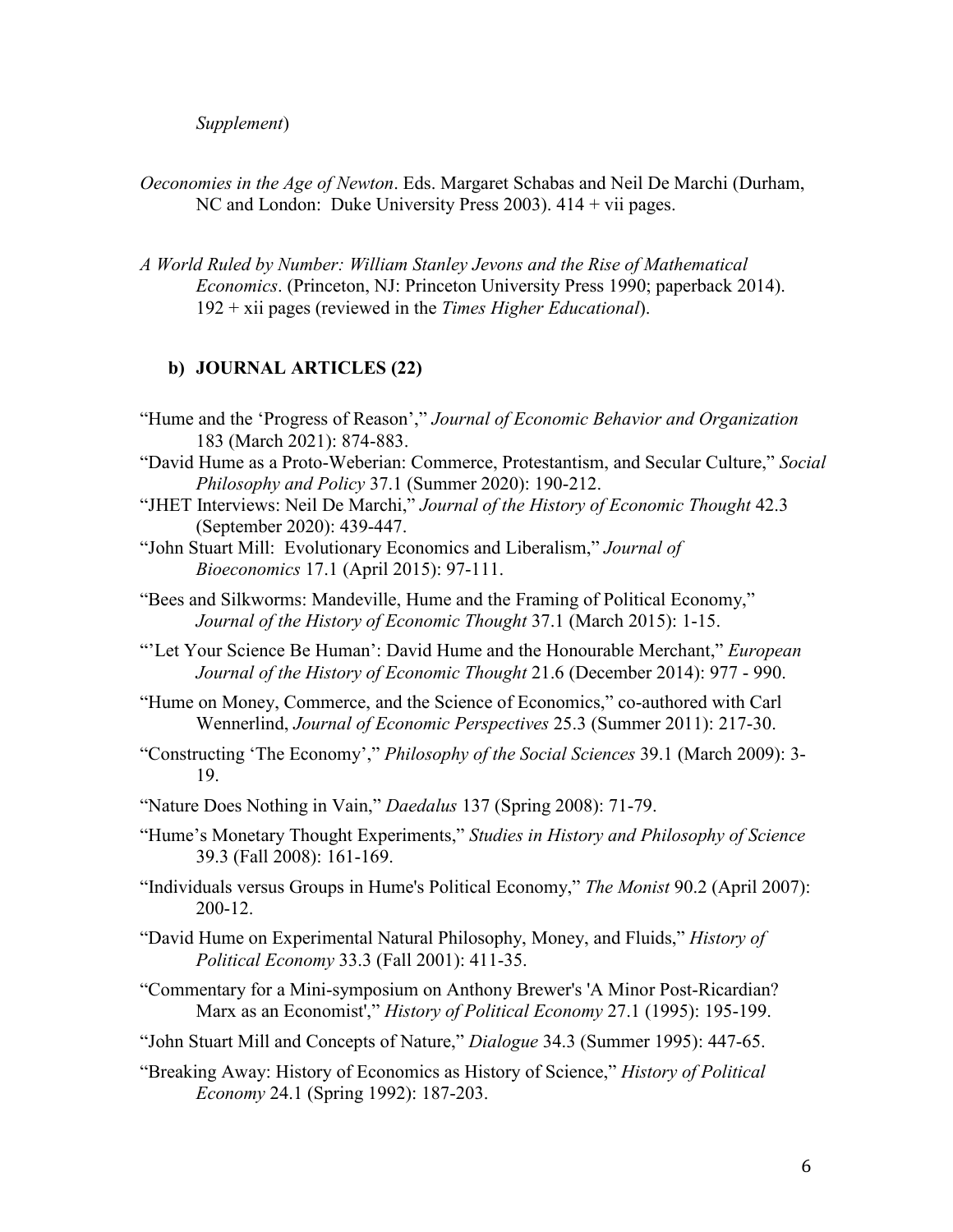- "Alfred Marshall, W. Stanley Jevons, and the Mathemization of Economics," *Isis* 80.301 (March 1989): 60–73 (featured article in *The Chronicle for Higher Education*, June 14 1989)
- "The Permissibility of Classified Research in University Science," *Public Affairs Quarterly* 2.4 (October 1988): 47-64.
- "An Anomaly for Laudan's Pragmatic Model," *Studies in History and Philosophy of Science* 18.1 (March 1987): 43-52.
- "An Assessment of the Scientific Standing of Economics," *Proceedings of the Philosophy of Science Association* 1 (October 1986): 298-306.
- "Some Reactions to Jevons's Program for Mathematical Economics: The Case of Cairnes and Mill," *History of Political Economy* 17.3 (Fall 1985): 337-353.
- "The Worldly Philosophy of William Stanley Jevons," *Victorian Studies* 18.1 (Autumn 1984): 129-147.
- "John Stuart Mill to William Stanley Jevons: An Unpublished Letter," *The Mill News Letter* 18.2 (Summer 1983): 24-28.

### **c) BOOK CHAPTERS (25)**

- "Social Construction in the Empiricist Tradition," *Oxford Handbook of Social Ontology.* Eds. Sally Haslanger et. al., Oxford University Press (forthcoming).
- "Hume on Economic Inequality" *Cambridge Guide to Hume's Essays.* Eds. Felix Waldmann and Max Skjönsberg, Cambridge University Press (forthcoming).
- "Hume," *Knowledge in Modern Philosophy.* Ed. Stephen Gaukroger. Bloomsbury, 2018, 129-46.
- "More Food for Thought: Mill, Coleridge and the Dismal Science of Economics," *Festschrift for Trevor Levere*. Eds. Jed Z. Buchwald and Larry Stewart. Springer, 2018, 151-162.
- "Thought Experiments in Economics," *Routledge Companion to Thought Experiments.* Eds. Mike T. Steuart, Yiftach Fehige and James R. Brown. Routledge, 2018, 171-82.
- "Philosophy of the Human Sciences," *Routledge Companion to Eighteenth-Century Philosophy.* Ed. Aaron Garrett. Routledge, 2014, 731-52.
- "Hume on Economic Well-Being," *Continuum Companion to David Hume*. Eds. Alan Bailey and Dan O'Brien. Continuum Press, 2012. Reprinted as *The Bloomsbury Companion to Hume* (paperback) Bloomsbury, 2015, 332-48.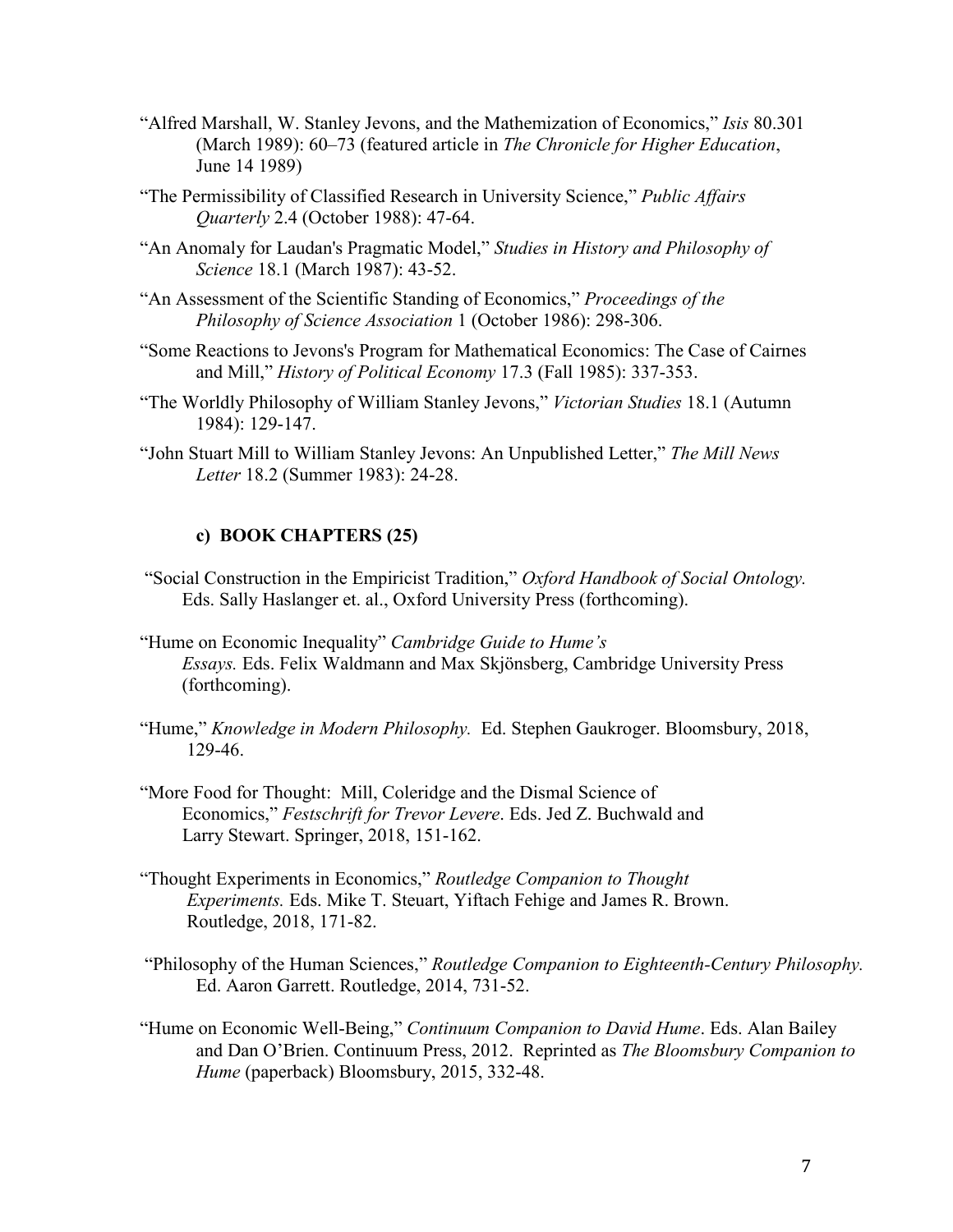- "The Evolutionary Context of Hume's Political Economy," *David Hume on Norms and Institutions.* Ed. Wojciech Zaluski. Florence: European University Institute, 2009 (online).
- "Temporal Dimensions in Hume's Monetary Theory," *David Hume's Political Economy*. Eds. Carl Wennerlind and Margaret Schabas. Routledge, 2008, 127-145. (plus Introduction, 1-9) (paperback 2009).
- "Introduction," *Writings on Economics: David Hume.* Ed. Eugene Rotwein. Transaction Publishers, 2007, vii-xxiii.
- "Adam Smith's Debts to Nature," *Oeconomies in the Age of Newton*. Eds. Margaret Schabas and Neil De Marchi. Duke University Press, 2003, 262 - 281. (plus Introduction, 1-13)
- "British Economic Theory from Locke to Marshall," *The Cambridge History of Science: The Modern Social Sciences*. Vol. 7. Eds. Theodore M. Porter and Dorothy Ross. Cambridge University Press, 2003, 171-182.
- "From Political Economy to Positive Economics," *The Cambridge History of Philosophy: 1870-1945*. Vol. 7. Ed. Thomas Baldwin. Cambridge University Press, 2003, 235-244.
- "Coming Together: History of Economics as History of Science," *The Future of the History of Economics*. Ed. Roy Weintraub. Duke University Press, 2002, 208-225.
- "Verve and Versatility: Neil De Marchi on the Culture of Economics," *Historians of Economic Thought*. Eds. Warren Samuels and Steven Medema. Routledge, 2001, 52-62.
- "The Jevonian Revolution Re-appraised," *Contributions to the History of Economic Thought: Essays in Honour of R.D.C. Black*. Eds. Antoin E. Murphy and Renee Prendergast. Routledge, 2000, 141-153.
- "Victorian Economics and the Science of the Mind," *Victorian Science in Context*. Ed. Bernard Lightman. University of Chicago Press, 1997, 72-93. (paperback 1997)
- "Parmenides and the Cliometricians," *The Reliability of Economic Models: Essays and the Epistemology of Economics*. Ed. Daniel C. Little. Kluwer, 1995, 183-202.
- "From Political Economy to Market Mechanics: The Jevonian Moment in the History of Economics," *The Natural Sciences and the Social Sciences: Some Critical and Historical Perspectives*. Ed. I. Bernard Cohen. Kluwer, 1994, 235-255.
- "Market Contracts in the Age of Hume," *Higgling: Transactors and Their Markets in the History of Economics*. Eds. Neil De Marchi and Mary S. Morgan. Duke University Press, 1994, 117-34.
- "The Greyhound and the Mastiff: Darwinian Themes in Mill and Marshall," *Natural Images in Economic Thought*. Ed. Philip Mirowski. Cambridge University Press, 1994, 322-35. (paperback 1994)
- "What's So Wrong with Physics Envy?," *Non-Natural Social Science: Reflecting on the Enterprise of More Heat than Light*. Ed. Neil De Marchi. Duke University Press, 1993, 45-53.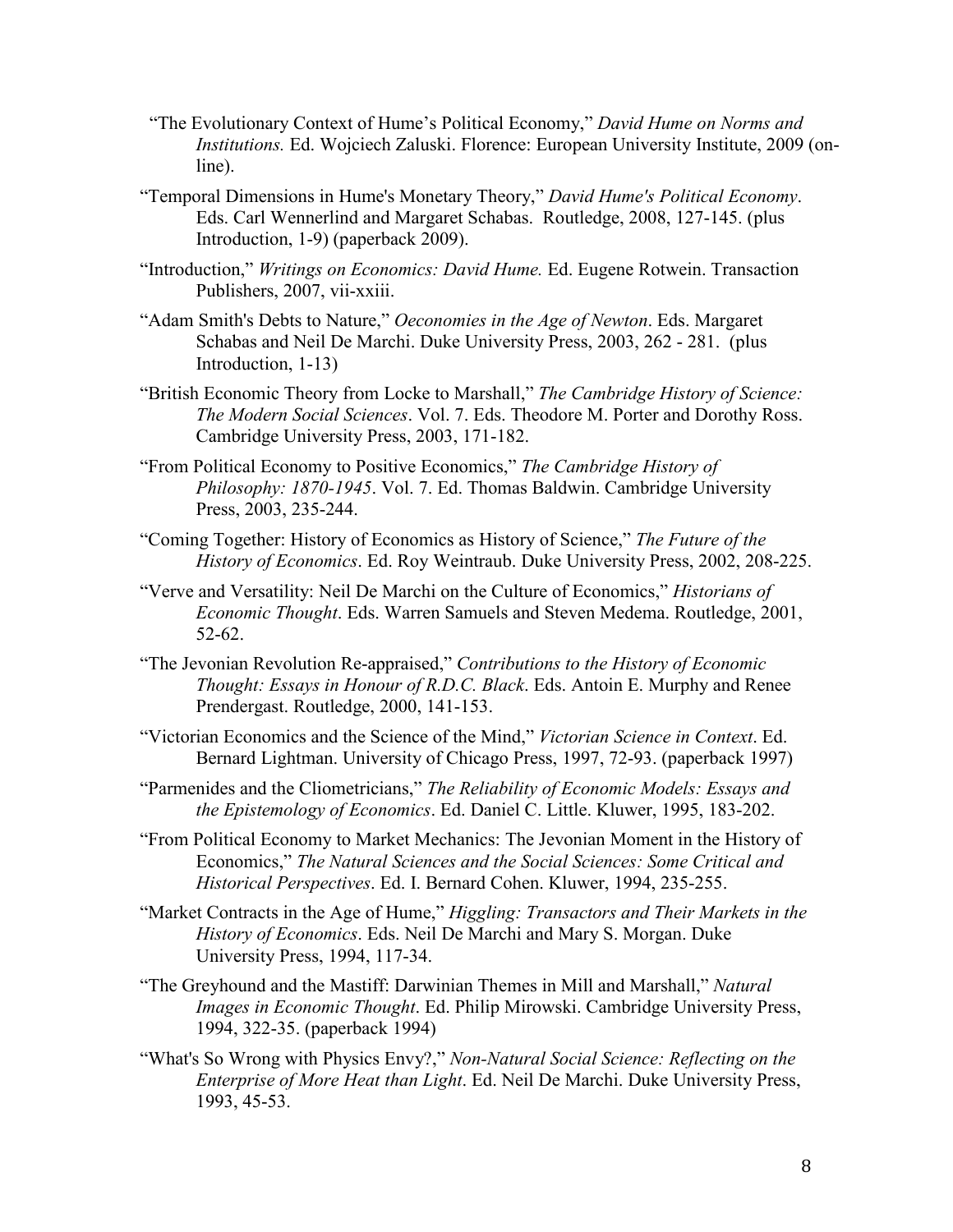- "Mathematics and the Economics Profession in late Nineteenth-Century Britain," *The Estate of Social Knowledge*. Eds. JoAnn Brown and David van Keuren. Johns Hopkins University Press, 1991, 67-83.
- "Ricardo Naturalized: Lyell and Darwin on the Economy of Nature," *Perspectives on the History of Economic Thought*. Ed. Donald Moggridge. Edward Elgar, 1990, 40 - 49.
- "The Worldly Philosophy of William Stanley Jevons," *Energy and Entropy.* Ed. Patrick Brantlinger. Indiana University Press, 1989, 229-247 (reprint of journal article with some revisions).

### **d) REFERENCE ENTRIES (10)**

- "Economics in Early Modern Philosophy" *Stanford Encyclopedia of Philosophy* (online), January 2022: <https://plato.stanford.edu/archives/spr2022/entries/economics early-modern/>.
- "Political Economy, History of" *International Encyclopedia of the Social and Behavioral Sciences,* 2nd. Ed. (online). Ed. James D. Wright (Elsevier, 2015): 356-61.
- "Mill on the Moral Sciences" *Encyclopedia of Philosophy and the Social Sciences*. Ed. Byron Kaldis. (Sage 2013): 607-8.
- "Economics" *Dictionary of American History*. Ed. David Hollinger (Section editor) (Scribner's 2002): 107-111.
- "History of Economics" *International Encyclopedia of the Social and Behavioral Sciences*. Ed. Orly Ashenfelter (Economics editor) (Elsevier. 2001): 4152-4158.
- "Adam Smith" *Reader's Guide to the History of Science*. Ed. Arne Hessenbruch. (Fitzroy Dearborn 2000): 689-690.
- "John Stuart Mill" *Reader's Guide to the History of Science*. Ed. Arne Hessenbruch. (Fitzroy Dearborn 2000): 482 - 482
- "Political Economy" *Reader's Gide to the History of Science*. Ed. Arne Hessenbruch. (Fitzroy Dearborn 2000): 584 - 585
- "John Maynard Keynes" *Encyclopedia of Philosophy*. Ed. Arthur Fine (section editor) (Routledge 1998): 233-235.
- "William Stanley Jevons" *Handbook of Economic Methdology*. Ed. John B. Davis, D. Wade Hands and Uskali Mäki. (Edward Elgar Press 1997): 260 - 261.

### **e) BOOK REVIEWS (37)**

Eric Schleisser, *Adam Smith: Systematic Philosopher and Public Thinker* (2017) in *History of Political Economy* 52.2 (April 2020), 397-9. Nathaniel Wolloch, *Nature in the History of Economic Thought: How Natural Resources Became an Economic Concept* (2017) in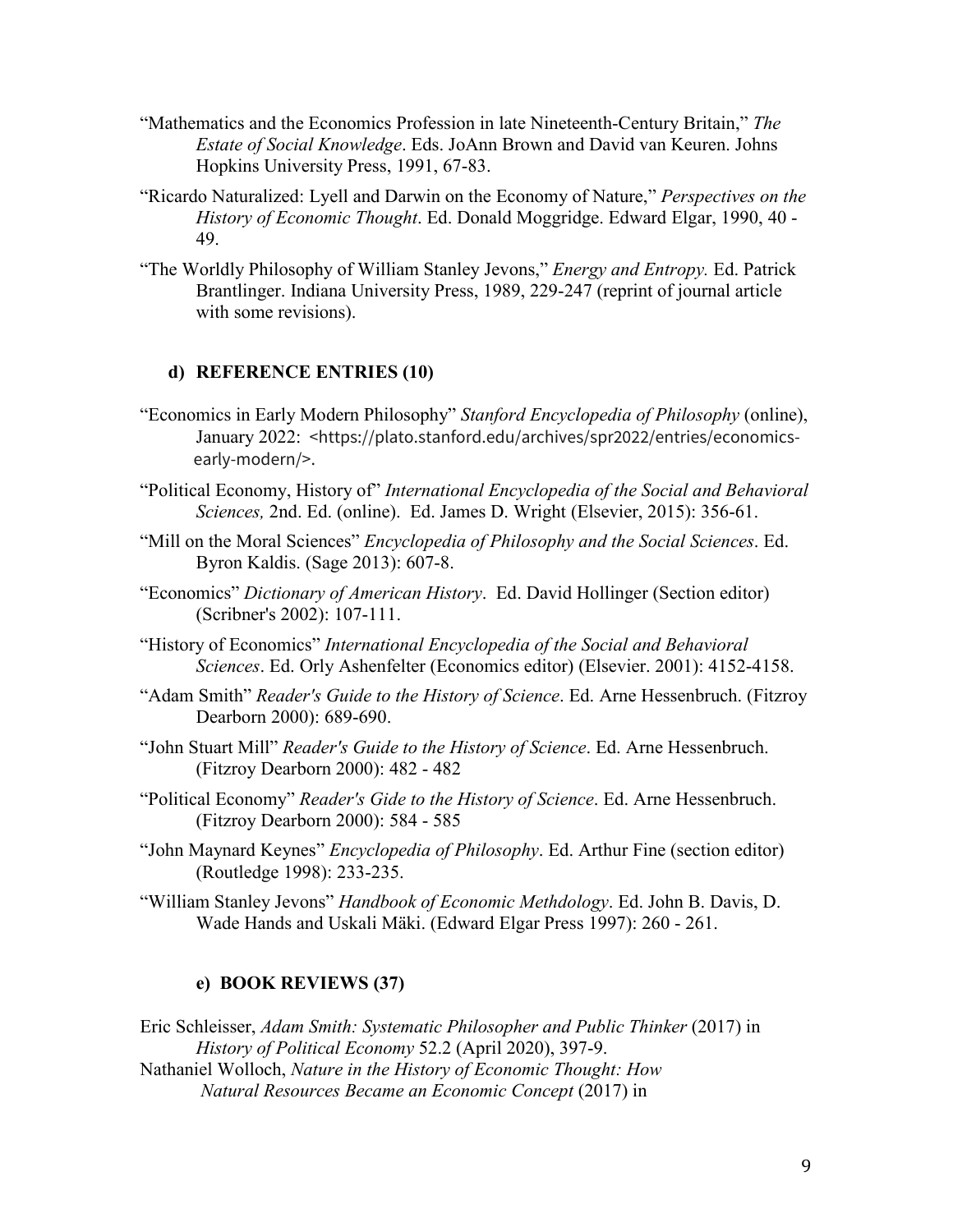*The Journal of Modern History* 91.3 (September 2019), 663-4.

- Marcel Boumans, *Science Outside the Laboratory: Measurement in Field Science and Economics* (2015) in *Journal of the History of the Behavioral Sciences* 54.1 (Winter 2018): 67.
- Keith Tribe, *The Economy of the Word: Language, History, and Economics* (2015) in *The American Historical Review* 122.4 (October 2017): 1178-79.
- Till Düppe, *The Making of the Economy* (2011) in *History of Political Economy* 46.2 (Summer 2014): 346-8.
- Joel Mokyr, *The Enlightened Economy: An Economic History of Britain 1700-1850*  (2009) in *American Historical Review* 116.1 (February 2011): 221-2.
- Donald MacKenzie, *Material Markets: How Economic Agents are Constructed* (2009) in *Economics and Philosophy* 26.3: 394-401.
- Mary Poovey, *Genres of the Credit Economy* (2008) in *The English Historical Review*  124 (December 2009): 1510-12.
- Bert Mosselmans, *William Stanley Jevons and the Cutting Edge of Economics* (2007) in *Journal of the History of Economic Thought*, 31 (June 2009).
- John Robertson, *The Case for the Enlightenment* (2005) in *History of Political Economy* 40.2 (Summer 2008): 417-419.
- John Davis, Alain Marciano, Jochen Runde, *The Elgar Companion to Economics and Philosophy*. (2004) in *The Economic Journal*. 116 (June 2006): 306 – 325 (coauthored with responses)
- James Otteson, *Adam Smith's Market Place of Life* (2002) in *Economics and Philosophy*. 21.1 (April 2005): 133 - 139.
- Guido Erreygers, *Economics and Interdisciplinary Exchange* (2001) in *History of Political* Economy 38.3 (September, 2003): 602 - 603.
- Lisbet Koerner, *Linnaeus: Nature and Nation* (1999) in *Philosophy of Science*. 68 (Spring 2001): 13 - 15.
- Lisa Jardine, *Ingenious Pursuits: Building the Scientific Revolution* (1999) in *The Globe and Mail*. (January 2000).
- Charles Griswold *Adam Smith and the Virtues of Enlightenment* (1999) in *Economics and Philosophy*. 16.2 (October 2000): 333-337.
- Londa Schiebinger, *Has Feminism Changed Science?* (1999) in *The Globe and Mail*. (May 1999).
- Sandra Peart, *The Economics of W.S. Jevons* (1996) in *History of Political Economy*. 31.3 (Fall 1999): 604-605.
- James P. Henderson, *Early Mathematical Economics* (1996) in *Isis*. 89.1 (March 1998): 141-142.
- Judy L. Klein, *Statistical Visions in Time: A History of Time Series Analysis, 1662-1938* (1997) in *Isis*. 89.4 (December 1998): 706.
- David F. Noble, *The Religion of Technology* (1997) in *The Globe and Mail*. (September 1997).
- M. Norton Wise, ed. *The Values of Precision*. (1995) in *Philosophy of Science*. 64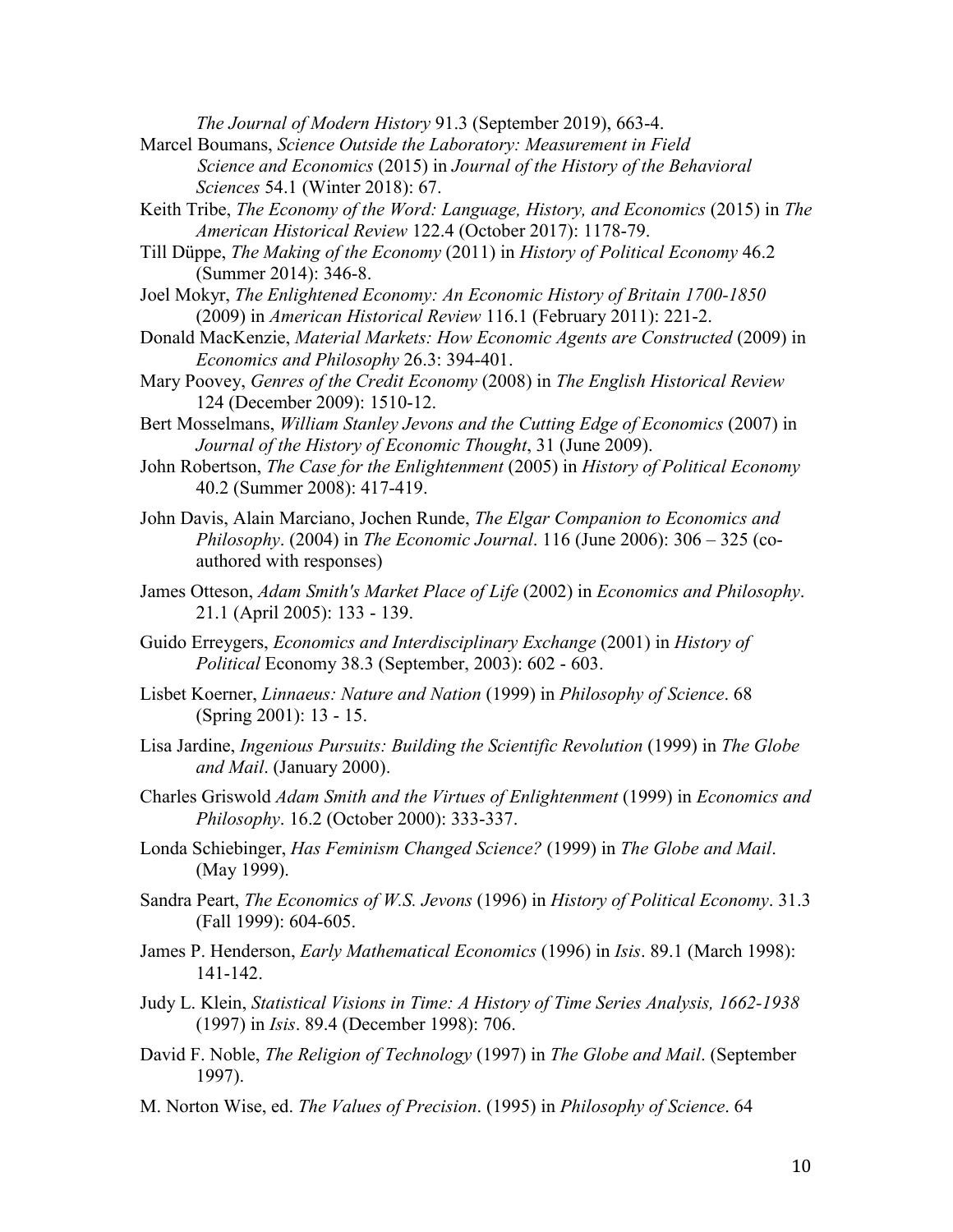(September 1997): 517-519.

Steven Shapin, *The Scientific Revolution* (1996) in *The Globe and Mail*. (January 1997).

- Roger Backhouse, ed. *New Directions in Economic Methodology* (1994) in *Journal of Economic History*. (Fall 1995).
- Mary S. Morgan, Mary S. *The History of Econometric Ideas* (1990) in *Philosophy for the Social Sciences*. 23.3 (September 1993): 376–9.
- Bruna Ingrao and Giorgio Israel. *The Invisible Hand: Economic Equilibrium in the History of Science* (1990) in *Historia Mathematica*. 19 (1992): 322-323.
- Philip Mirowski, *More Heat than Light: Economics as Social Physics, Physics as Nature's Economics* (1989) in *Philosophy of Science*. 59.4 (Dec. 1992): 708-710.
- Terence Hutchison, *Before Adam Smith* (1988) in *Research in the History of Economic Thought and Methodology*. 10 (1992): 218-223.
- Patricia James, ed., Thomas Robert Malthus, *An Essay on the Principle of Population* (1803) and John Pullen, ed., Thomas Robert Malthus, *Principles of Political Economy* (1820) (1989) in *British Journal for the History of Science*. 24.83 (December 1991): 482-484.
- Dorothy Ross, *The Origins of American Social Science* (1990) in *The Intellectual History Newsletter*. 13 (September 1991): pp. 45-47.
- Ian Hacking, *The Taming of Chance* (1991) in *Science*. 251 (March 15, 1991): 1373- 1373.
- Mark Blaug, *Economic History and the History of Economics* (1987) in *Isis*. 79.299 (December 1988): 714-715.
- Steven E. Rhodes, *The Economist's View of the World* (1987) in *Philosophy of the Social Sciences*. 18.4 (December 1988): 559-561.
- Theodore M. Porter, *The Rise of Statistical Thinking: 1820-1900* (1986) in *Victorian Studies*. 31.1 (Autumn 1987): 123-124.
- Michael Turner, ed. *Malthus and His Time* (1986) in *Victorian Studies*. 31.1 (Autumn 1987): 123-124.
- William Breit and Roger W. Spencer, eds. *Lives of the Laureates: Seven Nobel Economists* (1986) in *Isis*. 78.294 (December 1987): 464-465.
- William Coleman, *Death is a Social Disease* (1982) in *History of Political Economy*. 17.4 (December 1985): 674-676.

#### **Interviews of Margaret Schabas (3)**

- C. Tyler DesRoches, "The Oeconomy of Nature: An Interview with Margaret Schabas" *Erasmus Journal for Philosophy and Economics* 6(2): 66. (online)
- Carl Wennerlind, Podcast Series of Leading Scholars: Institute of Intellectual History,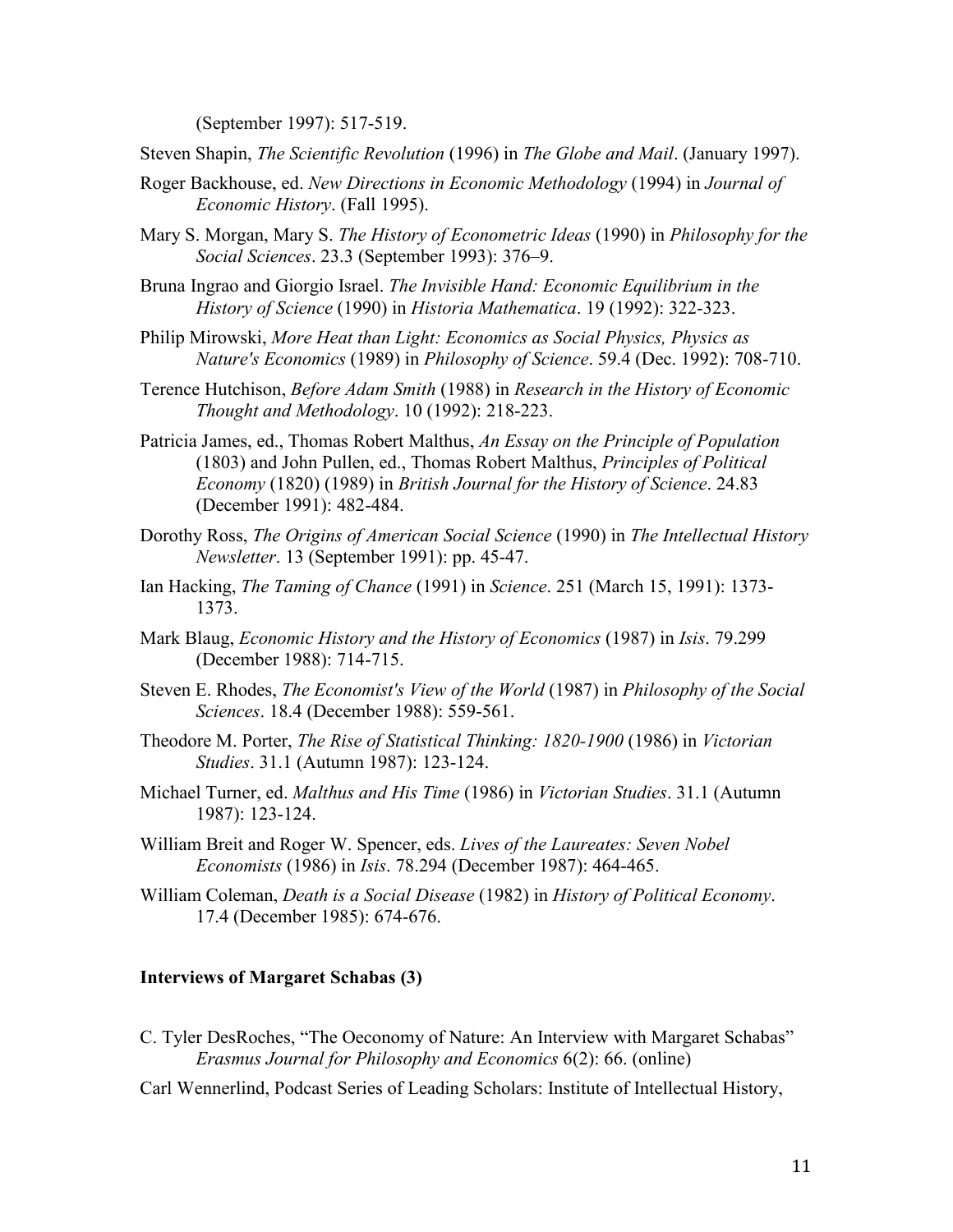University of St Andrews (July 2021) (online)

Harro Maas, "Playing to Her Own Tune: An Interview with Margaret Schabas," *Journal of the History of Economic Thought* (forthcoming, in print and audio archived)

# **Citations on Book Jackets (6)**

Deborah Redman, *The Rise of Political Economy as a Science* (MIT Press)

Philip Mirowski and Esther-Mirjam Sent, *Science Bought and Sold* (Chicago)

Londa Schiebinger, *Has Feminism Changed Science?* (Harvard)

Andre Wakefield, *The Disordered Police State: German Cameralism as Science and Practice* (Chicago)

William Stanley Jevons, *Theory of Political Economy* (Macmillan)

Istvan Hont, *Politics in Commercial Society: Jean-Jacques Rousseau and Adam Smith*  (Harvard)

# **DOCTORAL SUPERVISION**

**Supervisor:** Rebecca Livernois (2019); Tyler DesRoches (2015); James Kelleher (2011); Sean Armstrong (2004); S. M. Amadae (postdoc 2003); Adam Jay Foster (Uof T, 2003); Ludovic Frobert (postdoc York, 1998); Robert Pierson (York, 1997)

**Committee:** Justin Ritchie (2018); Jiwon Byun (2017); Jamie Walenta (2008); Michael Ilg (2008); Heiderose Butscher (York, 2001); Michael Macaluso (York, 1997)

**University Examiner a) UBC:** Philosophy (4); Music (3); English (2); History (2); Sociology (1); Law (1); Political Science (1); ISGP (1) **b) Other:** York University (3); LSE (1); University of Queensland (1); Wisconsin (1)

# **SERVICE (SIGNIFICANT DUTIES ONLY)**

# **UBC:**

Senior Advisor to the Provost, Academic Freedom (2020-2021)

Dean's Advisory Committee for Tenure and Promotion (2012-13; 2019)

Senior Advisory Committee for Tenure and Promotion (2011-12)

PWIAS Academic Advisory Board (2006-10)

Head, Philosophy Department (2004-9) [study leave 2006-7]

Chair IISGP (Individual Interdisciplinary Studies Graduate Program) (2003-4)

External Review, Green College (2003)

# **Non-UBC:**

Killam Awards Adjudication Committee, Ottawa (2015-18)

Molson Prize Adjudication Committee, Ottawa (2019)